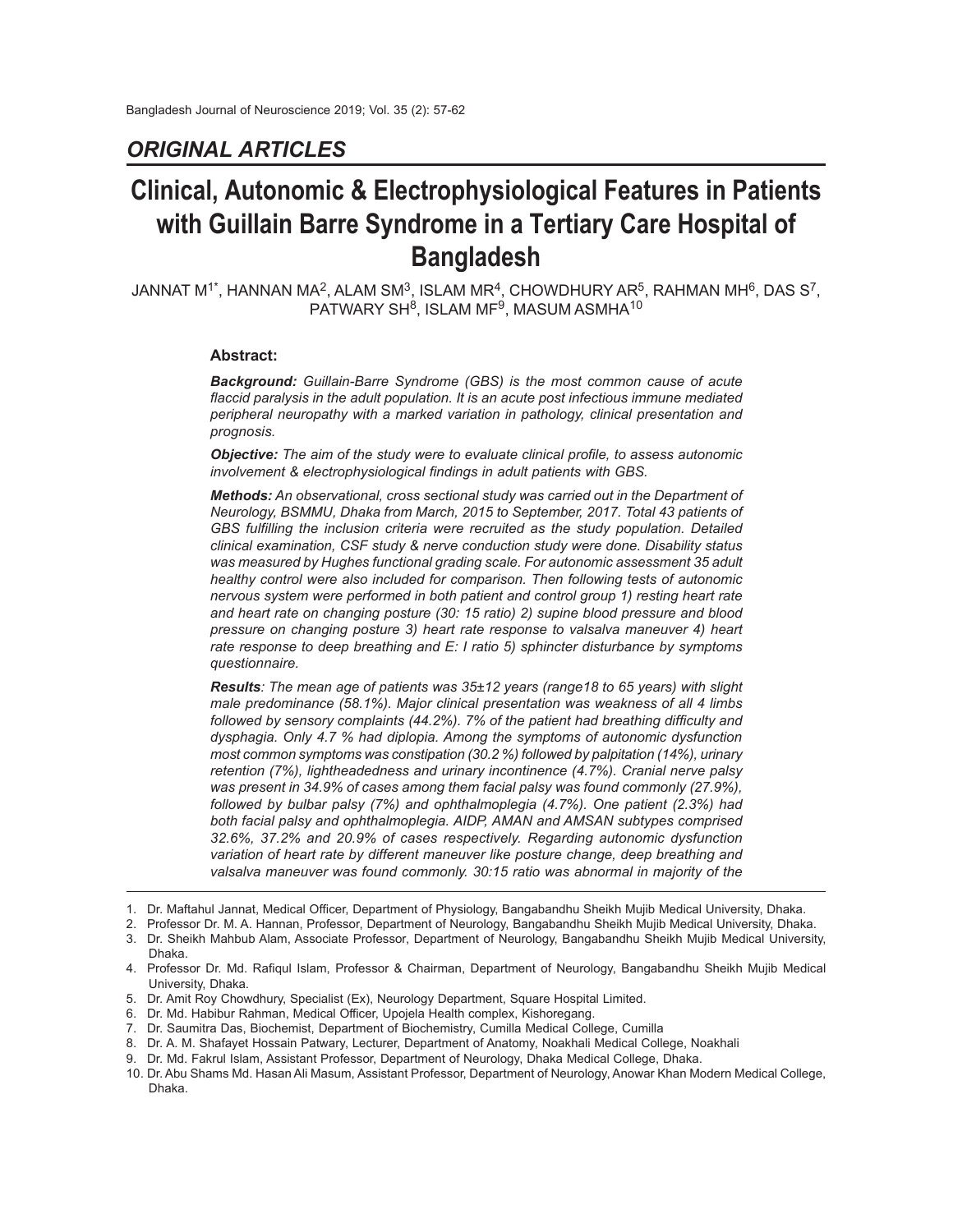*patients (82.4%) followed by abnormal max-min HR/min on deep breathing (58.1%) and abnormal valsalva ratio (37.2%). Other abnormalities were postural hypotension (38.2%), sinus tachycardia (25.6%), hypertension (16.3%), hypotension (4.7%), and sinus arrhythmia (4.7%). Bowel bladder dysfunction was another autonomic dysfunction among them constipation 30%, urinary retention 7% and urinary incontinence 4.7% of cases.*

*Conclusion: GBS can be presented with variable presentation including autonomic dysfunction. In this study common clinical presentation was limb weakness & different patterns of autonomic dysfunction was found in patients with GBS. Common electrophysiological subtype was AMAN. So in addition to clinical & electrophysiological analysis autonomic evaluation is essential in every patients with GBS as autonomic dysfunction is one of important cause of mortality.*

*Key words: Guillain Barre Syndrome (GBS), autonomic dysfunction, AIDP, AMAN, AMSAN, Hughes functional grading.*

## **Introduction:**

Guillain-Barre syndrome (GBS) is an acute onset, immune-mediated disorder of the peripheral nervous system. The classic forms of GBS affects persons of all ages, but men are about 1.5 times more likely to be affected than women<sup>1</sup>. The mean annual incidence is 1.1 to 1.8 per 100000 population<sup>2</sup>.

A mild respiratory or gastrointestinal infection or immunization precedes the neuropathic symptoms by 1 to 3 weeks in approximately 60% of the patients<sup>3</sup>. The most common antecedent infection recognized before the onset of GBS is Campylobacter jejuni enteritis<sup>4</sup>.

GBS is clinically characterized by acute flaccid paralysis, areflexia, mild sensory disturbance and albumino- cytological dissociation in the CSF. Rapidly progressive weakness is the core clinical feature of GBS. Maximum weakness is reached within 4 weeks, but most patients have already reached their maximum weakness within 2 weeks<sup>5</sup>. Besides motor and sensory deficits, GBS is often associated with a variety of autonomic involvement including cardiovascular, vasomotor, or sudomotor dysfunctions in both the sympathetic and parasympathetic systems.

Autonomic dysfunction of various degree has been reported in 65% of patients admitted to the hospital<sup>6</sup>. Most of the clinically significant autonomic dysfunction occurs with in the first 2-4 weeks of the illness, the peak period of paralysis. It's varied and complex manifestations may be related to either increased or decreased sympathetic – parasympathetic activity resulting in orthostatic hypotension, episodic or sustained hypertension, sinus tachycardia, tachyarrhythmia etc. Potentially serious bradyarrhythmias ranging from bradycardia to asystole were found in 7 to 34 % of patients<sup>7</sup>. Excessive vagal activity accounts for sudden episodes of bradycardia, heart block and asystole. Serious cardiac arrhythmia with haemodynamic instability tend to be more frequent in patients with severe quadriparesis and respiratory failure. Cardiovascular disturbances were found to be a common feature of patients with GBS who were severely paralyzed, requiring assisted ventilation<sup>8</sup>. Severe autonomic dysfunction is an indication for ICU admission<sup>9</sup>. Acute autonomic dysfunction develops in the majority of patients with GBS and is a significant cause of death in these patients<sup>10</sup>.

Electrophysiologically GBS is categorized into demyelinating (acute inflammatory demyelinating polyneuropathy-AIDP) and axonal (Acute motor axonal neuropathy-AMAN and Acute motor sensory axonal neuropathy-AMSAN) varieties<sup>1</sup>. These varieties are difficult to distinguish on clinical grounds alone and electrophysiology plays a determinant role in GBS diagnosis, classification of the subtypes and in establishing the prognosis<sup>11</sup>. The frequency of AIDP and AMAN in the whole GBS population varies substantially between the countries. AMAN variety of GBS is more prevalent in the northern China, central and South East Asia and South America; whereas AIDP is more frequent in the Europe and North America<sup>12</sup>. Axonal variant of GBS is more frequent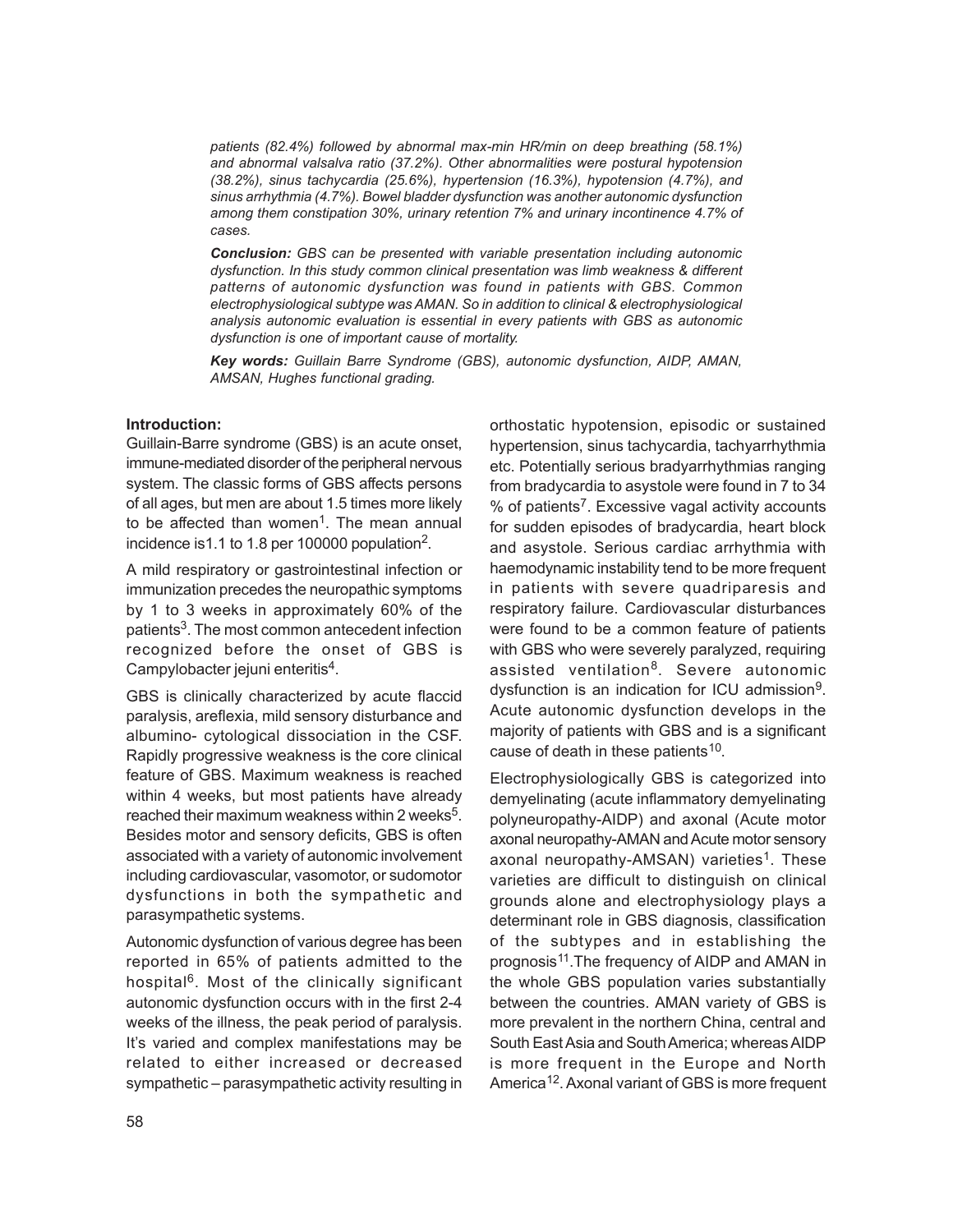in Bangladesh, associated with preceding Campylobacter jejuni infection<sup>13</sup>.

#### **Methods:**

This Cross sectional observational study was conducted in the department of Neurology BSMMU, Dhaka from March, 2015 to September, 2017. Total 43 patients of GBS fulfilling the inclusion criteria were recruited as the study population. Detailed clinical examination, CSF study & nerve conduction study were done. Disability status at the time of autonomic testing was measured by Hughes functional grading scale. For autonomic assessment 35 adult healthy control were also included for comparison. Then following tests of autonomic nervous system were performed in both patient and control group 1) resting heart rate and heart rate on changing posture (30: 15 ratio) 2) supine blood pressure and blood pressure on changing posture 3) heart rate response to valsalva maneuver 4) heart rate response to deep breathing and E: I ratio 5) sphincter disturbance by symptoms questionnaire.

## **Statistical analysis**

The medical records demographic, clinical, laboratory, NCS report and autonomic profile of the patients and control were recorded in the preformed data sheet. At the end of data collection, all the data were rechecked, coded and entered in standard statistical software used in BSMMU, data base using SPSS software (Version-24). Demographic variables were analyzed by Chi square test. Qualitative data were expressed as frequency and percentage. Quantitative data were expressed as mean ±SD.

## **Results and observations:**

In this study the mean age  $(\pm SD)$  was 35  $(\pm 12)$ years (Table I). Higher frequency of GBS was found in male (58.1%) than female (Table 2). Most common presentation was weakness of all four limbs (100%) with lower limb weakness more than upper limb weakness. Sensory complaints were present in 44.2% of patients (Table 3). Common cranial nerve palsy was lower motor type facial palsy (27.9%). Bulbar palsy was present in 7% and ophthalmoplegia in 4.7% of cases. Among

them one patient (2.3%) had both facial palsy and ophthalmoplegia. Symptoms of autonomic dysfunction was present in 39.5 % of cases among them constipation 30.2%, palpitation 14%, lightheadedness & dizziness 4.7%, urinary retention 7% and urinary incontinence 4.7% of cases (Table 4). Total cranial nerve palsy was present in 34.9% of cases. Disability status of majority of the patient (35%) was grade 4 severity according to Hughes functional grading scale. Nerve conduction studies showed majority of the patients (37.2%) having acute motor axonal neuropathy (AMAN) variety followed by acute demyelinating polyradiculoneuropathy (AIDP) & acute motor sensory polyradiculoneuropathy (AMSAN) in 32.6 & 20.9% of cases respectively. About 9.3% of cases could not be categorized into specific groups (Figure: 1). 27.9% of patients were treated with plasma exchange during their course of illness and 2.3 % of patient received intravenous immunoglobulin. Majority of the patients (69.8%) received no definite treatment (Table: 5). Among autonomic dysfunction variation of heart rate on different maneuver like changing posture (30:15 ratio 82.4%), deep breathing (58.1%) and valsalva maneuver (37.2%) were found commonly. Other autonomic dysfunction were postural hypotension 38.2 %, Sinus tachycardia 25.6%, hypertension 16.3%, hypotension and sinus arrhythmia 4.7% of cases (Table 6).

**Table-I** *Distribution of study population by age groups (n=43)*

| Age range       | Number       | Percentage |
|-----------------|--------------|------------|
| 18 to 25 Yrs    | 13           | 30.2%      |
| 26 to 35 Yrs    | 12           | 27.9%      |
| 36 to 45 Yrs    | 11           | 25.6%      |
| 46 to 55 Yrs    | 4            | 9.3%       |
| 56 to 65 Yrs    | 3            | 7%         |
| Total           | 43           | 100%       |
| Mean $(\pm SD)$ | $35(\pm 12)$ |            |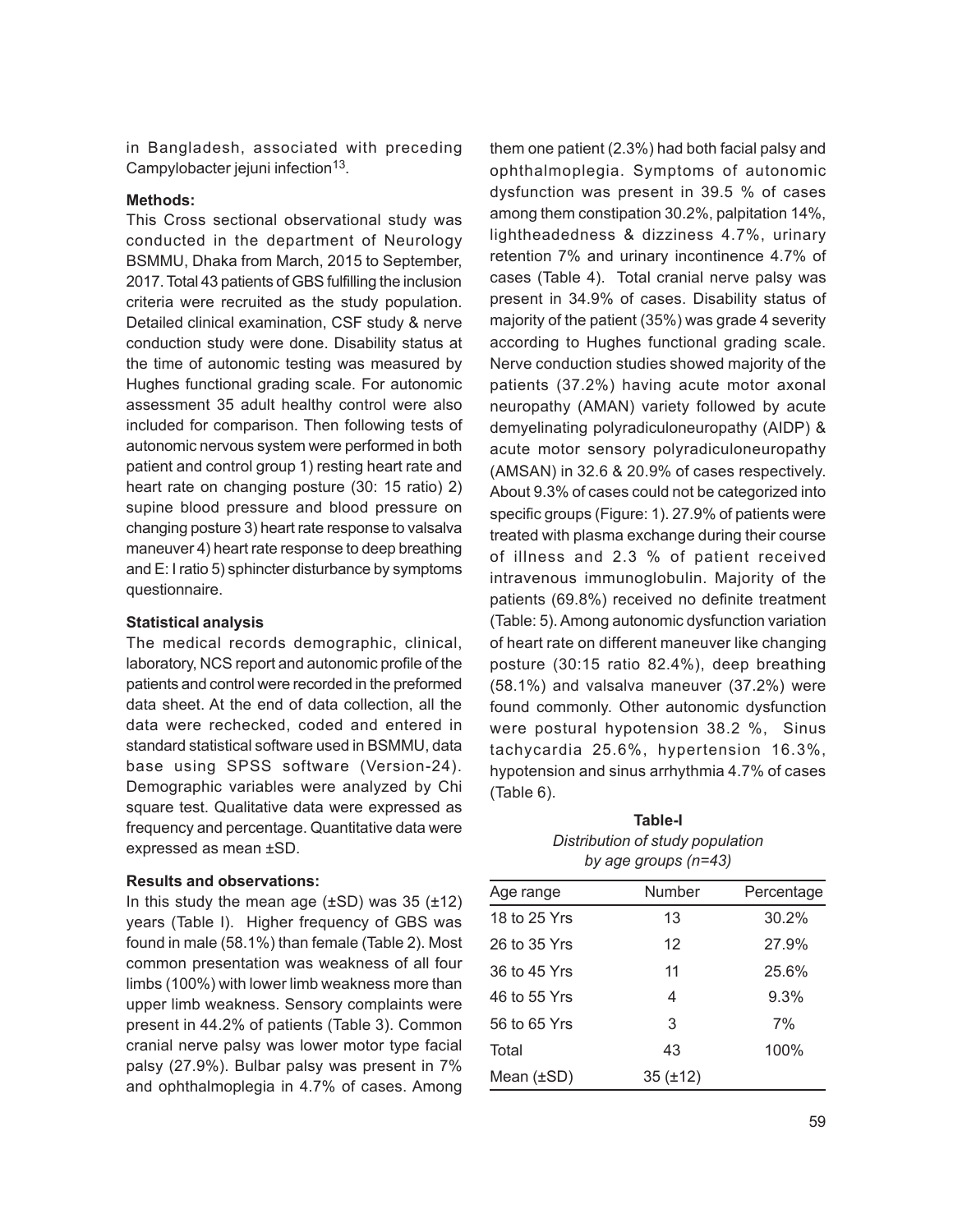|          | Table-II                               |            |
|----------|----------------------------------------|------------|
|          | Gender distribution of patients (n=43) |            |
| $-1$ $-$ | $P - 1$ . $11 - 12$                    | n <b>.</b> |

| Gender | Patient (n=43) | Percentage |
|--------|----------------|------------|
| Male   | 25             | 58.1%      |
| Female | 18             | 41.9%      |
| Total  | 43             | 100%       |

## **Table-III** *Presenting complaints of the patients (n=43)*

|                             | Frequency | Percentage |
|-----------------------------|-----------|------------|
| Weakness-lower              | 43        | 100        |
| limbs>upper limbs           |           |            |
| Sensory complaints          | 19        | 44.2       |
| <b>Breathing difficulty</b> | 3         | 7          |
| Dysphagia                   | 3         | 7          |
| Diplopia                    | 2         | 4.7        |

| <b>Table-IV</b>                   |
|-----------------------------------|
| Symptoms of autonomic dysfunction |

| Symptoms                  | Frequency | Percentage |
|---------------------------|-----------|------------|
|                           | $(n=43)$  |            |
| Constipation              | 13        | 30.2       |
| Palpitation               | 6         | 14         |
| Lightheadedness/dizziness | 2         | 4.7        |
| Urinary retention         | 3         | 7          |
| Urinary incontinence      | 2         | 4.7        |
| Total                     |           | 39.5       |



**Fig.-1:** *Distribution of patients according to electrophysiological features (n=43)*

**Table-V** *Patients receiving definite treatment (n=43)*

| <b>Treatment modality</b> | N(% )        |
|---------------------------|--------------|
| Plasma Exchange           | 12 (27.9%)   |
| I/V Immunoglobulin        | $1(2.3\%)$   |
| No definite treatment     | $30(69.8\%)$ |
| Total                     | 43 (100%)    |

## **Table-VI**

*Frequency and pattern of autonomic dysfunction among patients with GBS (n=43)*

| Autonomic dysfunction   | Frequency | Percentage |
|-------------------------|-----------|------------|
| Tachycardia             | 11        | (25.6)     |
| Sinus Arrhythmia        | 2         | (4.7)      |
| Hypertension            | 7         | (16.3)     |
| Hypotension             | 2         | (4.7)      |
| Postural Hypotension    | 13        | (38.2)     |
| Abnormal 30:15 ratio    | 28        | (82.4)     |
| Abnormal Max-Min HR on  | 25        | (58.1)     |
| deep breathing          |           |            |
| Abnormal Valsalva ratio | 16        | (37.2)     |
| Constipation            | 13        | (30)       |
| Urinary retention       | 3         | (7)        |
| Urinary incontinence    | 2         | (4.7)      |

## **Discussion:**

In this study, the mean age was found  $35(\pm 12)$ years & majority of the study patients were young adults of 18-35 years (58.9%). Mean age of GBS patients in another study done by $14$  was found 34.75(±16.59) years. In our study incidence of GBS was slightly prevalent in male (58.1%) than female (41.9%), it has similarities with the one previous study<sup>15</sup>. History of preceding infection was found in 76.8 % of patients which coincides with the different study done in Bangladesh<sup>16,13</sup>.

In this study all patients were presented with varying degree of weakness of all four limbs and other common symptoms were sensory complaints (44.2%), symptoms of autonomic dysfunction like lightheadedness on changing posture, palpitation, constipation, urinary retention and incontinence were present in 39.5% of the patients & cranial nerve palsy was found in 34.9% of cases.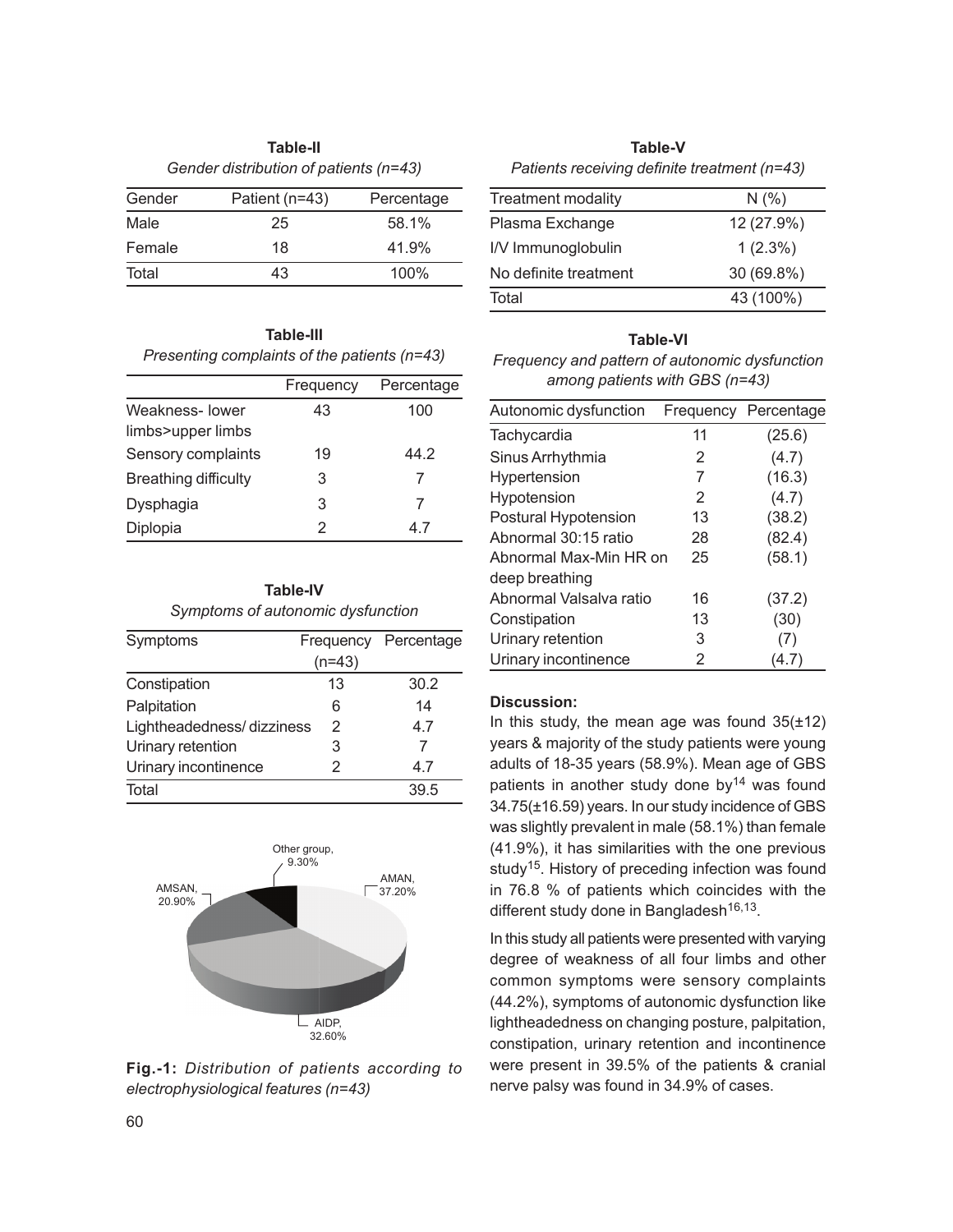The present study found predominant subtype AMAN (37.2%) followed by AIDP (32.6%) and AMSAN (20.9%). Around 9.3% (4) of the patients in our study constitute other group as they could not be categorized by any of the above subgroup. Three of them had normal NCS findings and one of them had regional variant. So axonal variants (AMAN and AMSAN) constitute the predominant subtype (58.1%) in our population. A study done in Bangladesh, also found higher frequency of axonal variants in 67% (AMAN 56% and AMSAN 11%) followed by AIDP in 22% of cases $^{13}$ .

Incidence of autonomic dysfunction in GBS has been reported to vary considerably. Autonomic dysfunction in GBS probably occurs even more frequently than recorded as some of its manifestations are quite transient and require continuous monitoring. Sustained sinus tachycardia is the most commonly observed manifestation found in 37% of cases as described by different authors<sup>18,19</sup>. Sinus tachycardia was present in 25.6% of cases in our study. Sinus arrhythmia was found in only two of our patients. In this study hypertension was found in 16.3% and hypotension in 4.7% of cases.

Postural hypotension is another important and common manifestation in GBS. We had found 38.2% of patients with postural hypotension that coincides the other study<sup>19</sup>. The percentage of postural hypotension may be even higher as it could not evaluated in few patients in our study due to severe weakness.

Regarding bowel and bladder dysfunction we found 30% of patients had constipation but it was found in 15% of cases in another study  $18$ . Only 3 (7%) of the patient had urinary retention during the course of the illness and two of them had urinary incontinence.

As we observed only 31.2% (13) of the patients received definitive treatment among them 12 patients received plasma exchange and 1 patient was treated with intravenous immunoglobulin. Most of the patients were unable to receive these costly treatment due to financial constrain. The current study was done to detect autonomic dysfunction in addition to clinical features and treat accordingly

thus helps those patients to reduce sufferings.

## **Conclusion:**

GBS can be presented with variable presentation including autonomic dysfunction. In this study common clinical presentation was limb weakness & different patterns of autonomic dysfunction was found in patients with GBS. Common electrophysiological subtype was AMAN. So in addition to clinical & electrophysiological analysis autonomic evaluation is essential in every patients with GBS as autonomic dysfunction is one of important cause of mortality.

## **Ethical issues:**

All patients gave informed written consents and the study was approved by Institutional Review Board of Bangabandhu Sheikh Mujib Medical University.

## **Conflict of interests:**

The authors declare that they have no conflict of interest.

### **References:**

- 1. Hughes RAC, Cornblath DR. Guillain-Barre syndrome. *Lancet*.2005; 366:1653-66.
- 2. McGrogan A, Madle GC, Seaman HE, Vries CS. The Epidemiology of Guillain-Barré Syndrome Worldwide-A Systematic Literature Review. *Neuroepidemiology.2009;* 32: 150–63.
- 3. Ropper AH, Samuels MA, Klein JP. (eds), Adams and Victor's Principles of Neurology, 10tkh ed, McGraw-Hill Education, New York. 2014; 1320-35.
- 4. Hadden RDM, Karch H, Hartung HP et al. Preceding infections, immune factors, and outcome in Guillain Barre syndrome. *Neurology*. 2001; 56: 758-65.
- 5. Van Doorn PA, Ruts L, Jacobs B .Clinical features, pathogenesis, and treatment of Guillain Barre Syndrome. *Lancet neurology*.2008; 7: 939-50.
- 6. Chelimsky T, Chelimsky . Disorders of the autonomic nervous system. In: Daroff RB, Jankovic JC, Mazziotta J, Pomeroy SL, (eds.), Bradley's Neurology in clinical practice, 7th ed, Elsevier, New York, 2016; 1867-95.